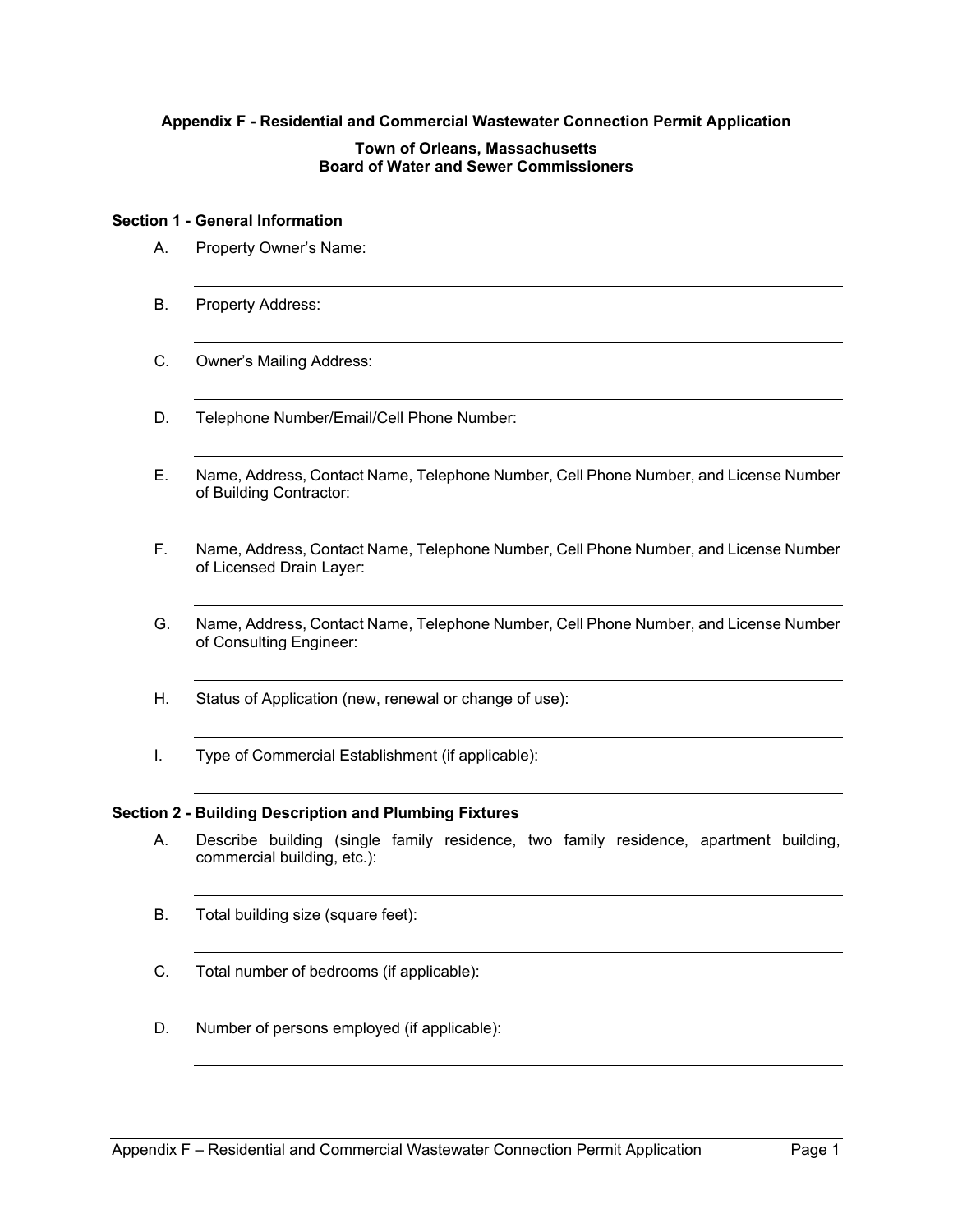- E. Total number of plumbing fixtures:
	- 1. Bathtubs and/or Indoor/Outdoor Showers
	- 2. Exterior faucets
	- 3. Urinals and/or Water Closets
	- 4. Drinking Fountains
	- 5. Dishwashers
	- 6. Floor Drains
	- 7. Oil/Water/Sand Separator
	- 8. Garbage Grinders
	- 9. Kitchen Sinks
	- 10. Laundry Washers/Tubs
	- 11. Service Sinks
	- 12. Sump Pumps
	- 13. Other
- F. Will food be served at this establishment?  $\Box$  Yes  $\Box$  No

If yes – seating capacity (commercial applicants only)

- Note: Exterior grease traps are required at all restaurants, food establishments and similar establishments.
- G. Attach plans and specifications of proposed building and connection, prepared and stamped by a Professional Civil/Environmental Engineer registered in the Commonwealth of Massachusetts.

# **Section 3 - Consumption and Usage**

- A. Existing water usage records, if applicable
- B. Any additional estimated water consumption information and data
- C. Strength and quality or septage.

# **Section 4 - Other Permits**

A. Approved SSDS Abandonment Permit, if applicable.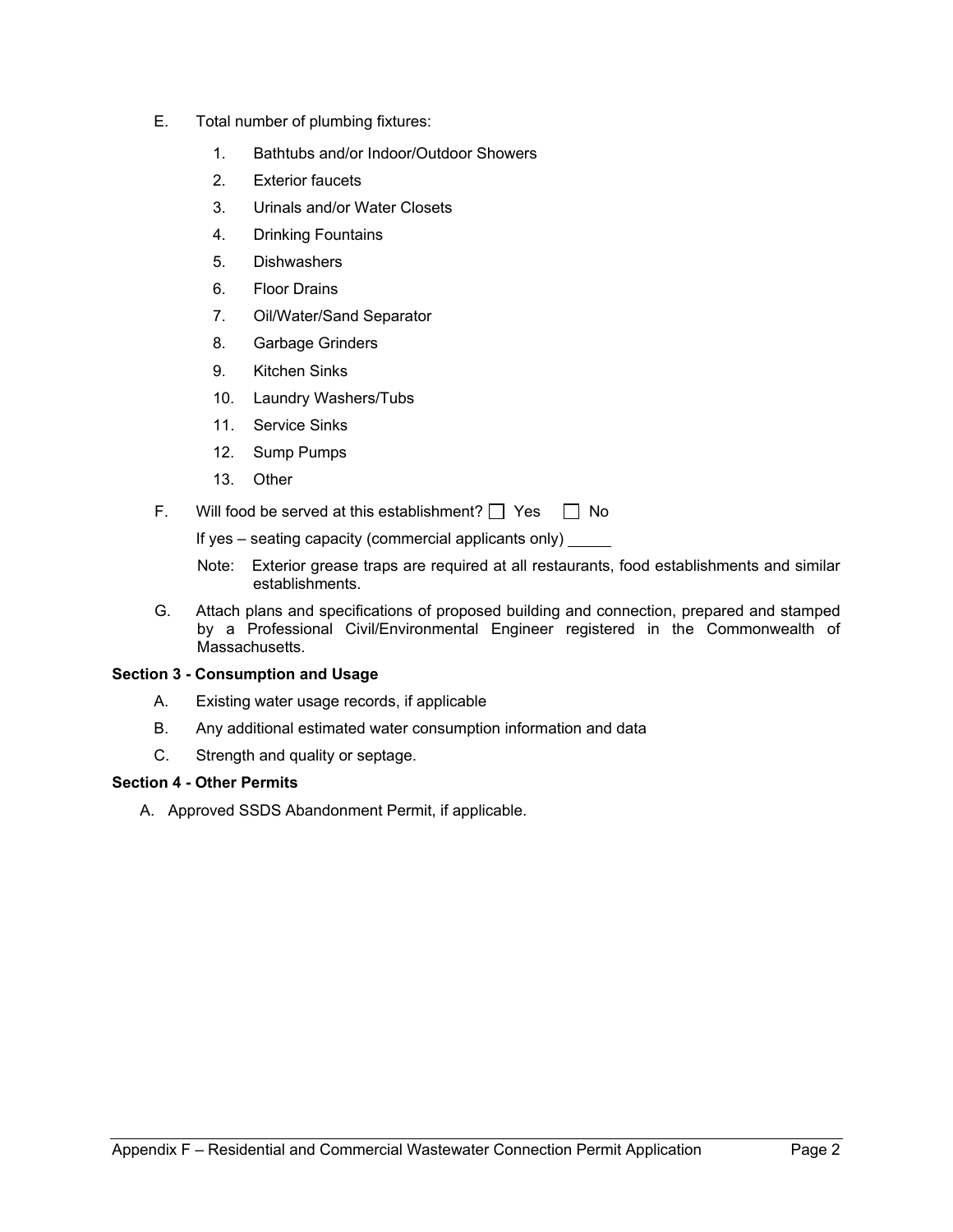# **Section 5 - Certification**

In consideration of the granting of this permit, the undersigned property owner agrees to the following:

- A. To accept and abide by all **Sewer Use Rules and Regulations** of the Town.
- B. To maintain the connection to the Town's wastewater system at no expense to the Town.
- C. To furnish and install the connection in full accordance with the **Appendix H Standard Specifications for Sewer Construction** and **Appendix I – Construction Details** of these **Sewer Use Rules and Regulations**.

I hereby certify that I shall adhere to the Town's **Sewer Use Rules and Regulations** and I understand that failure to adhere to all discharge limitations and to the Town's **Sewer Use Rules and Regulations** will be cause for the Town to revoke the connection permit and plug the connection to the Town's wastewater system, upon completion of a hearing by the Board of Water and Sewer Commission.

Signature of Applicant

Signature of Property Owner

Name

Date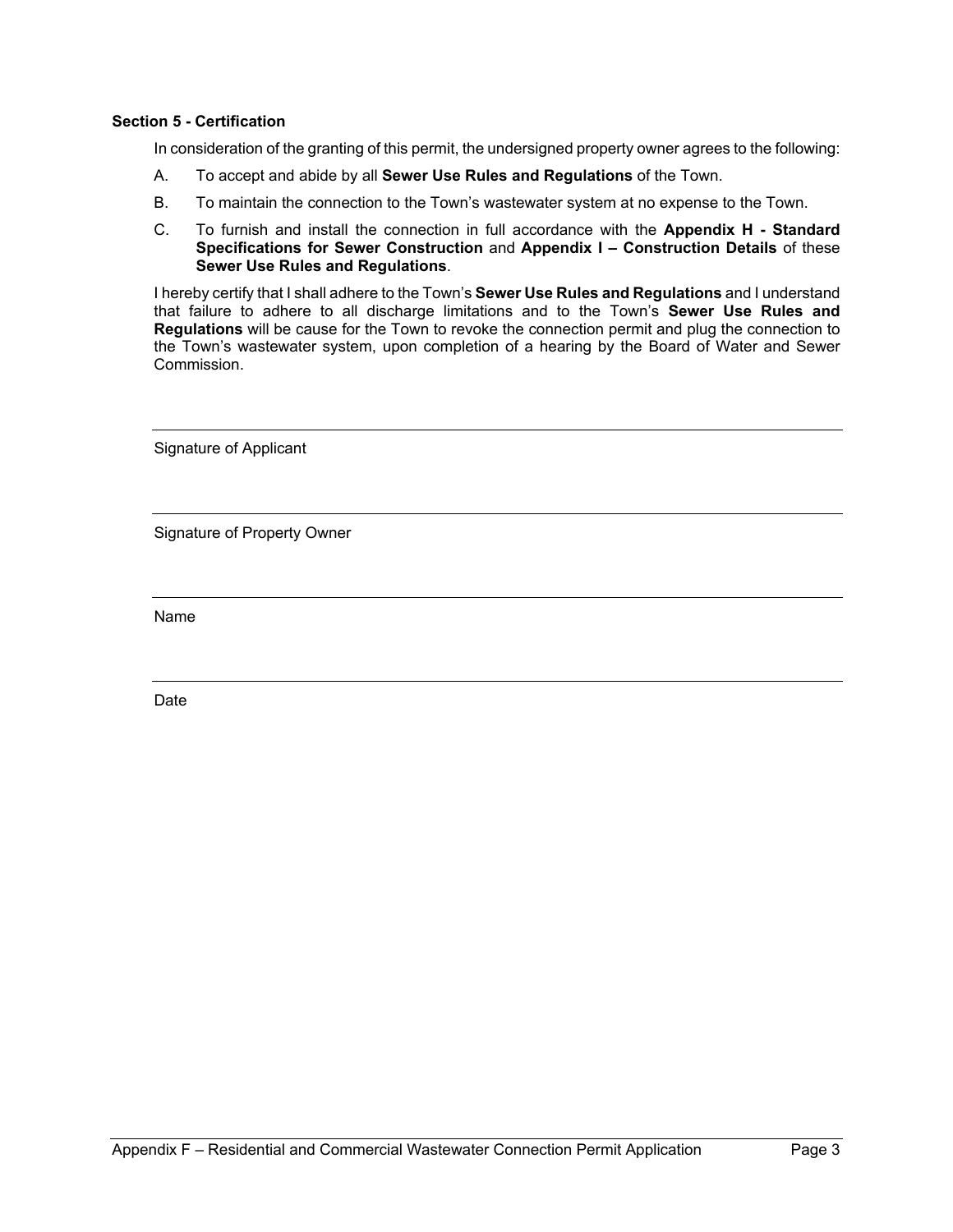# DO NOT WRITE BELOW THIS LINE – FOR OFFICIAL USE ONLY TO BE COMPLETED BY THE TOWN

| Application Complete: □ Yes □ No                                                                 |
|--------------------------------------------------------------------------------------------------|
| Supporting Documentation Attached, Complete and Adequate: □ Yes □ No                             |
| Connection Permit Fee Paid: □ Yes<br>$\Box$ No                                                   |
| Betterment Assessment Paid: □ Yes □ No<br>$\Box$ N/A                                             |
| Privilege Fee Paid: Ves □ No □ N/A                                                               |
| Compensatory Sewer Privilege Fee Paid: □ Yes □ No □ N/A                                          |
| Flow Offset Fee Paid: □ Yes □ No □ N/A                                                           |
| Reserve Capacity Fee Paid: □ Yes □ No □ N/A                                                      |
| Water Meter on Site: $\Box$ Yes<br>∣ ∣ No                                                        |
| Drain Layers License Valid: Ves   No                                                             |
| Street Opening Permit Obtained: □ Yes □ No<br>$\Box$ N/A                                         |
| Trench Permit Obtained: □ Yes □ No<br>N/A                                                        |
| State Highway Opening Permit Obtained: □ Yes □ No<br>$\Box$ N/A                                  |
| Application Approved and Permit Issued by the Department: $\Box$ Yes<br>$\Box$ No<br>If no, Why? |